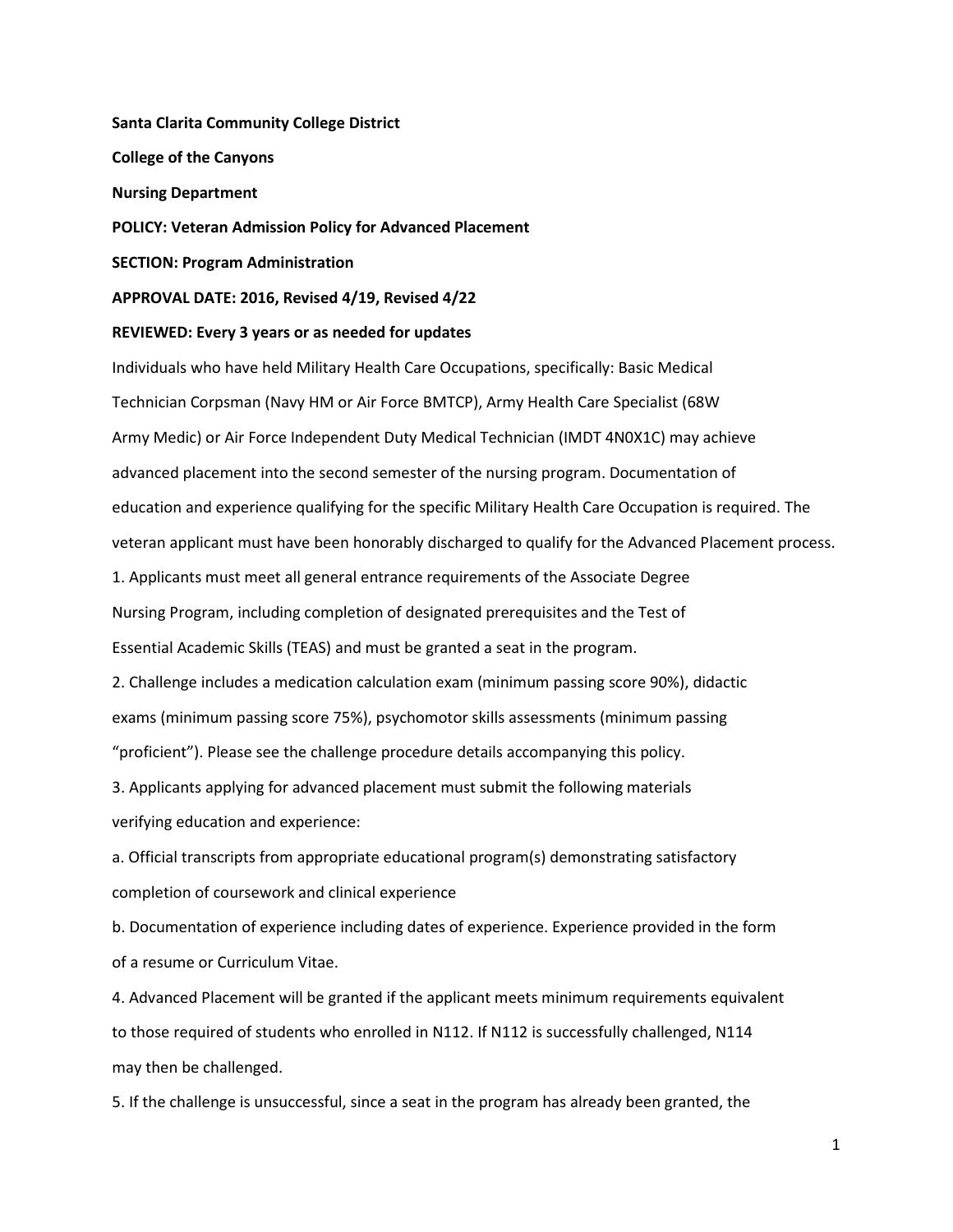veteran will be required to begin the program with N112. Any unsuccessful challenge will be considered a program attempt.

## PROCEDURE:

If a veteran is interested and would like to be considered for advanced placement, the following procedures will be followed:

1. Provide documentation of education and experience for the qualifying Military Health Care Occupation. Documentation must be submitted to the Mathematics, Sciences, and Health Professions office at least one week before the start of challenge testing.

2. N112 and N114 course syllabi, content outlines, bibliographies, textbook lists and exam format description will be made available.

 3. In addition, study guides for the medication calculation exam and the challenge exam and will be available.

4. Following review of the required documents, the veteran will be notified to proceed with the process for challenging N112 and N114.

5. The challenge process must be completed in the following order:

## Step 1

 The minimum passing score is 90%. The student will have three attempts to pass. Upon successful completion of this exam, the veteran may advance to step 2. Successfully pass a medication calculation exam (N112 content). Exam time limit is 30 minutes.

Step 2

 and N114 content if included in challenge petition). The minimum passing score is 75% on any challenge exam. Upon successful completion of this exam or exams, the veteran may advance Successfully pass a written challenge exam (N112 Fundamentals and Pharmacology content, to step 3.

## Step 3

 catheterization of female, sterile dressing change, medication administration to include oral, Successful completion of psychomotor skills assessment (vital signs, physical assessment, subcutaneous, intramuscular injections). Evaluation is based on practicum standard used for all